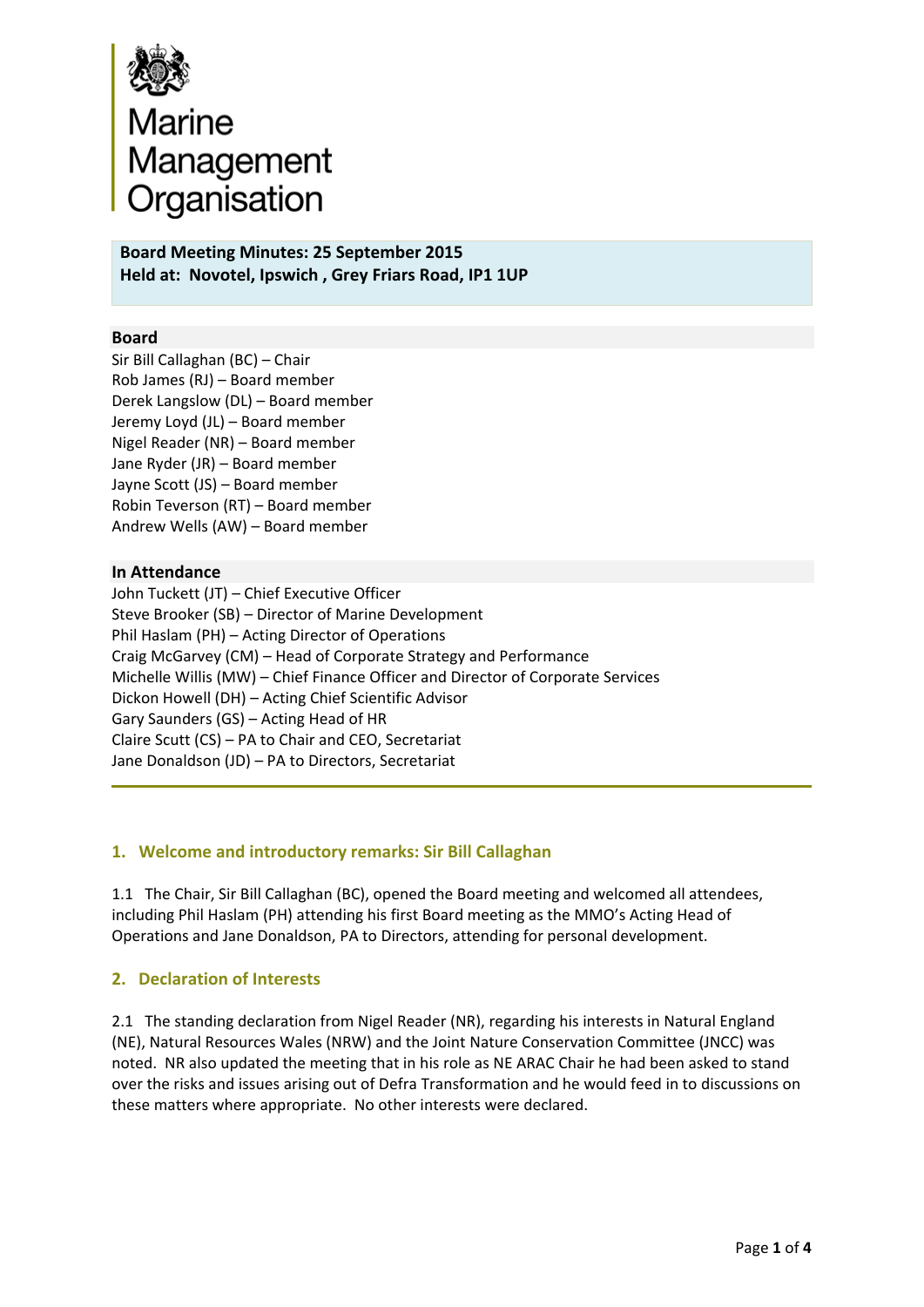# **3. Minutes of the 7 July 2015 Board meeting and actions update**

3.1 BC invited attendees to raise any points of accuracy in respect of the 7 July 2015 meeting minutes.

3.2 NR raised that since the meeting clarification had been sought on the Annual Accounts and a sentence at item 7.1 stating "*including the creation of a provision for pensions*" should be deleted. Subject to this amendment the minutes were confirmed as an accurate record of discussions.

3.3 BC invited comment on the actions update. John Tuckett (JT) noted action *36/02*, where he had been asked to consider a corporate manslaughter training refresher for the Board. JT advised that he had taken this matter up with the MMO Head of Legal who had advised further training was not necessary. BC confirmed that the Board continued to exercise due diligence in Health and Safety matters.

## **4. Remuneration Committee:**

## **a) 7 July 2015 meeting update, including draft Minutes**

4.1 The Board noted the update and the draft minutes of the 7 July 2015 meeting.

## **b) 24 September 2015 meeting update (oral update):**

4.2 Jayne Scott (JS) updated the Board on the previous day's meeting advising that the Remuneration Committee had approved the 2015/16 Pay Remit and signed off the Performance Appraisal process for 2014/15, noting the three categories of 'Excellent', 'Good' and 'Must Improve'.

4.3 JS gave details of discussions which had taken place regarding a new Recognition and Reward Scheme as well as a new Staff Forum which will work collaboratively with the MMO management team to address area of concerns arising from the MMO Staff Survey.

4.4 JS provided the Board with an update on the Remuneration Committee Review of Effectiveness advising that it had been a positive meeting which had concluded that the Committee would step back from operational areas and would support Change Management processes going forward. In addition, a programme of Workshops as well as formal meetings would be scheduled throughout 2016.

4.5 JS formally thanked Jeremy Loyd (JL) for his input to the Remuneration Committee over the last five years.

4.6 Robin Teverson (RT) asked if the recent announcement from the Chancellor regarding the National Living Wage would have any impact on the MMO. Michelle Willis (MW) confirmed that both staff on the minimum pay grade and agency staff employed by the MMO were rewarded at an appropriate level so this was not an issue.

### **5. Marine Planning**

5.1 Steve Brooker (SB) presented a paper to provide the Board with an update on implementation of the East Marine Plans, progress with the South Marine Plans and the current position on preparing for all remaining plans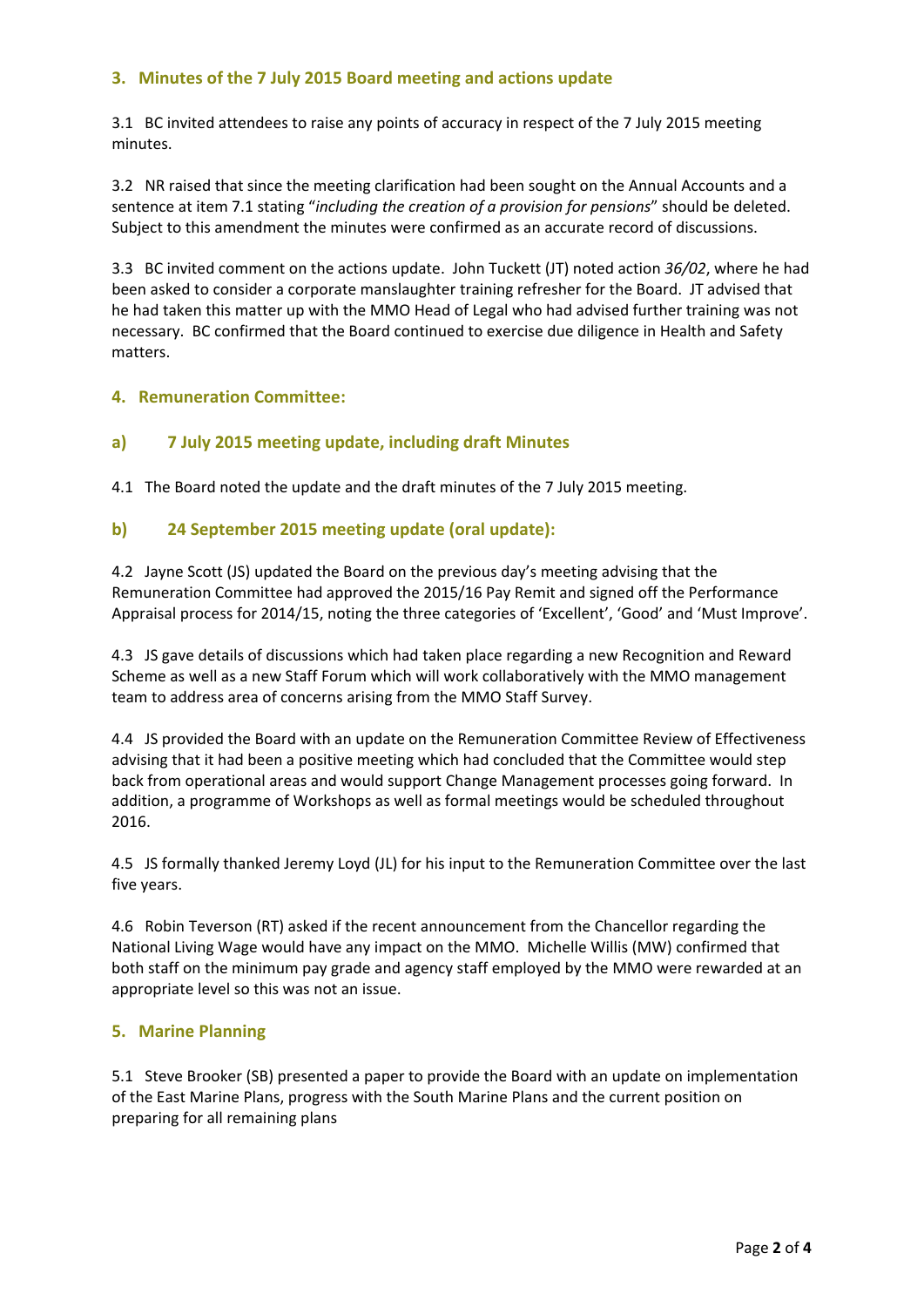## **Implementation of the East Marine Plans**

5.2 SB took the opportunity to highlight how the marine plans had been used since their adoption in April 2014 and provided examples of where the plans had been used by local planning authorities, Inshore Fisheries and Conservation Authorities (IFCAs) and stakeholders.

Robin Teverson (RT) added that he had received positive comments from Suffolk County Council on the plans and had found it useful to have been able to respond with details of the Marine Information System (MIS) following the demonstration to the Board the previous day.

5.3 JS enquired as to when a formal evaluation would be carried out on the benefits of the East Marine Plans. SB advised that cycle for reporting was 3 years from adoption of the plans and therefore a report to the Secretary of State would be drafted in April 2017.

### **Marine Information System (MIS)**

5.4 NR commented on the excellent presentation which the Board had received on the MIS system and asked if the team had considered intellectual property rights in relation to the MIS? SB said he would explore this point further and advised that a link to the MIS would be circulated in a future Board update.

5.5 The Board agreed that MIS was a very useful tool and advised that careful consideration should be given to how to market it correctly to gain the best use of the system. SB confirmed that a communications plan was under development and there were plans to submit a briefing and link on the MIS to both the Secretary of State and the Minister.

## Action 37/01: SB to look into intellectual property rights in relation to the MIS Secretariat to send a *link to the MIS system to Board members*

## **South Plans**

5.5 SB explained that a first working draft of the South Plans had been sent to out for informal consultation in the summer and reported that responses had been received from 33 organisations, including six Government departments, with 1400 individual comments. SB advised that there was wide support for the development of the plans and a monitoring plan had been developed to run alongside the draft marine plan.

### **Preparing all Remaining Plans**

5.6 SB outlined the MMO approach for the delivery of the remaining marine plans which was to continue to develop them in parallel. SB advised the Board that there was a strong drive from Defra for a National Marine Plan which the MMO and Defra were currently discussing.

5.7 JT advised that the Minister had not yet had an opportunity to comment and a submission on costs and value options would be put to him prior to November when he was required to lay a planning update before Parliament. JT stated that he had made it clear to Defra that if the MMO did not agree with the submission that the Board may wish to intervene.

The Board welcomed the update.

### **6. Response to the Triennial Review**

6.1 JT presented the paper inviting the Board to consider and discuss the MMO's draft response to the conclusions and recommendations from the Triennial Review.

6.2 Following discussion the draft response was approved by the Board and BC asked that this response was sent to the Minister.